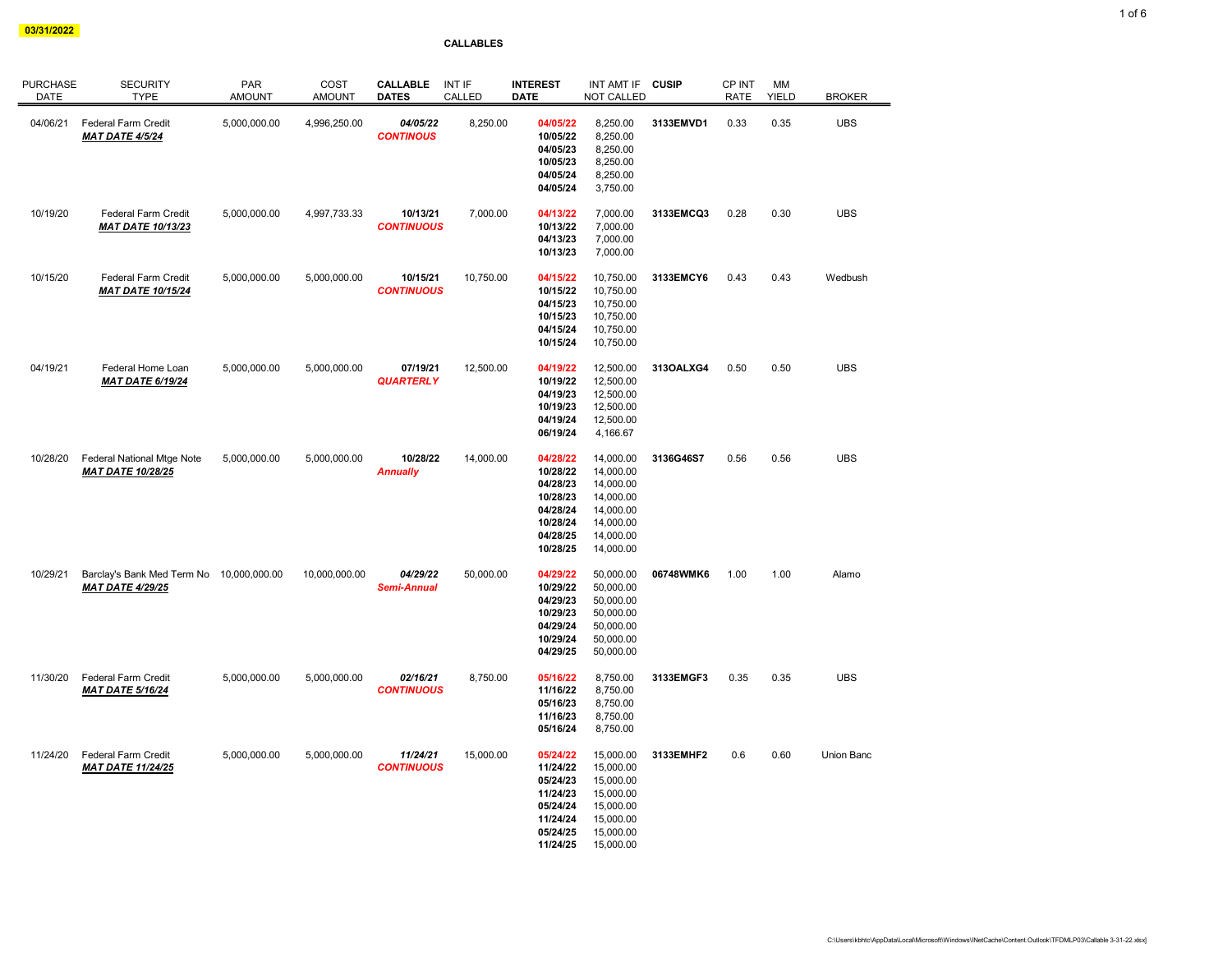| <b>PURCHASE</b><br>DATE | <b>SECURITY</b><br><b>TYPE</b>                        | <b>PAR</b><br><b>AMOUNT</b> | COST<br><b>AMOUNT</b> | <b>CALLABLE</b><br><b>DATES</b> | <b>INT IF</b><br>CALLED | <b>INTEREST</b><br><b>DATE</b>                                                                                       | INT AMT IF<br>NOT CALLED                                                                                                       | <b>CUSIP</b> | CP INT<br><b>RATE</b> | MM<br><b>YIELD</b> | <b>BROKER</b> |
|-------------------------|-------------------------------------------------------|-----------------------------|-----------------------|---------------------------------|-------------------------|----------------------------------------------------------------------------------------------------------------------|--------------------------------------------------------------------------------------------------------------------------------|--------------|-----------------------|--------------------|---------------|
| 11/25/20                | Federal Home Loan Bank<br><b>MAT DATE 11/25/25</b>    | 5,000,000.00                | 5,000,000.00          | 02/25/21<br><b>CONTINUOUS</b>   | 14,250.00               | 05/25/22<br>11/25/22<br>05/25/23<br>11/25/23<br>05/25/24<br>11/25/24<br>05/25/25<br>11/25/25                         | 14,250.00<br>14,250.00<br>14,250.00<br>14,250.00<br>14,250.00<br>14,250.00<br>14,250.00<br>14,250.00                           | 3130AKGD2    | 0.57                  | 0.57               | <b>UBS</b>    |
| 06/04/21                | Federal Farm Credit<br><b>MAT DATE 11/24/25</b>       | 5,000,000.00                | 5,000,000.00          | 12/03/21<br><b>CONTINUOUS</b>   | 8,250.00                | 06/03/22<br>12/03/22<br>06/03/23<br>12/03/23<br>06/03/24                                                             | 8,250.00<br>8,250.00<br>8,250.00<br>8,250.00<br>8,250.00                                                                       | 3133EME40    | 0.33                  | 0.33               | <b>UBS</b>    |
| 06/17/21                | Federal Home Loan Bank<br>MAT DATE 6/3/24             | 5,000,000.00                | 5,000,000.00          | 09/03/21<br><b>CONTINUOUS</b>   | 9,375.00                | 06/03/22<br>12/03/22<br>06/03/23<br>12/03/23<br>06/03/24                                                             | 9,375.00<br>9,375.00<br>9,375.00<br>9,375.00<br>9,375.00                                                                       | 3130AMMM1    | 0.375                 | 0.38               | <b>UBS</b>    |
| 12/10/21                | Federal Home Loan Bank<br><b>MAT DATE 6/10/25</b>     | 5,000,000.00                | 5,000,000.00          | 06/10/22<br><b>QUARTERLY</b>    | 30,000.00               | 06/10/22<br>12/10/22<br>06/10/23<br>12/10/23<br>06/10/24<br>12/10/24<br>06/10/25                                     | 30,000.00<br>30,000.00<br>30,000.00<br>30,000.00<br>30,000.00<br>30,000.00<br>30,000.00                                        | 313OAQB85    | $1.2$                 | 1.20               | <b>UBS</b>    |
| 12/14/21                | Federal Farm Credit<br><b>MAT DATE 12/14/26</b>       | 10,000,000.00               | 10,000,000.00         | 03/14/22<br><b>CONTINUOUS</b>   | 80,000.00               | 06/14/22<br>12/14/22<br>06/14/23<br>12/14/23<br>06/14/24<br>12/14/24<br>06/14/25<br>12/14/25<br>06/14/26<br>12/14/26 | 80,000.00<br>80,000.00<br>80,000.00<br>80,000.00<br>80,000.00<br>80,000.00<br>80,000.00<br>80,000.00<br>80,000.00<br>80,000.00 | 3133ENHC7    | 1.6                   | 1.60               | <b>UBS</b>    |
| 12/15/20                | Federal Farm Credit<br><b>MAT DATE 6/15/23</b>        | 10,000,000.00               | 10,000,000.00         | 06/15/21<br><b>CONTINUOUS</b>   | 5,000.00                | 06/15/22<br>12/15/22<br>06/15/23                                                                                     | 10,000.00<br>10,000.00<br>10,000.00                                                                                            | 3133EMKG6    | 0.2                   | 0.20               | Wedbush       |
| 06/16/21                | <b>Federal Farm Credit</b><br><b>MAT DATE 6/16/25</b> | 5,000,000.00                | 5,000,000.00          | 06/16/22<br><b>CONTINUOUS</b>   | 15,000.00               | 06/16/22<br>12/16/22<br>06/16/23<br>12/16/23<br>06/16/24<br>12/16/24<br>06/16/25                                     | 15,000.00<br>15,000.00<br>15,000.00<br>15,000.00<br>15,000.00<br>15,000.00<br>15,000.00                                        | 3133EMH47    | 0.6                   | 0.60               | Wedbush       |
| 07/07/21                | Federal Farm Credit<br><b>MAT DATE 6/16/25</b>        | 5,000,000.00                | 4,992,500.00          | 06/16/22<br><b>CONTINUOUS</b>   | 15,000.00               | 06/16/22<br>12/16/22<br>06/16/23<br>12/16/23<br>06/16/24<br>12/16/24<br>06/16/25<br>06/16/25                         | 15,000.00<br>15,000.00<br>15,000.00<br>15,000.00<br>15,000.00<br>15,000.00<br>15,000.00<br>7,500.00                            | 3133EMH47    | 0.6                   | 0.64               | <b>UBS</b>    |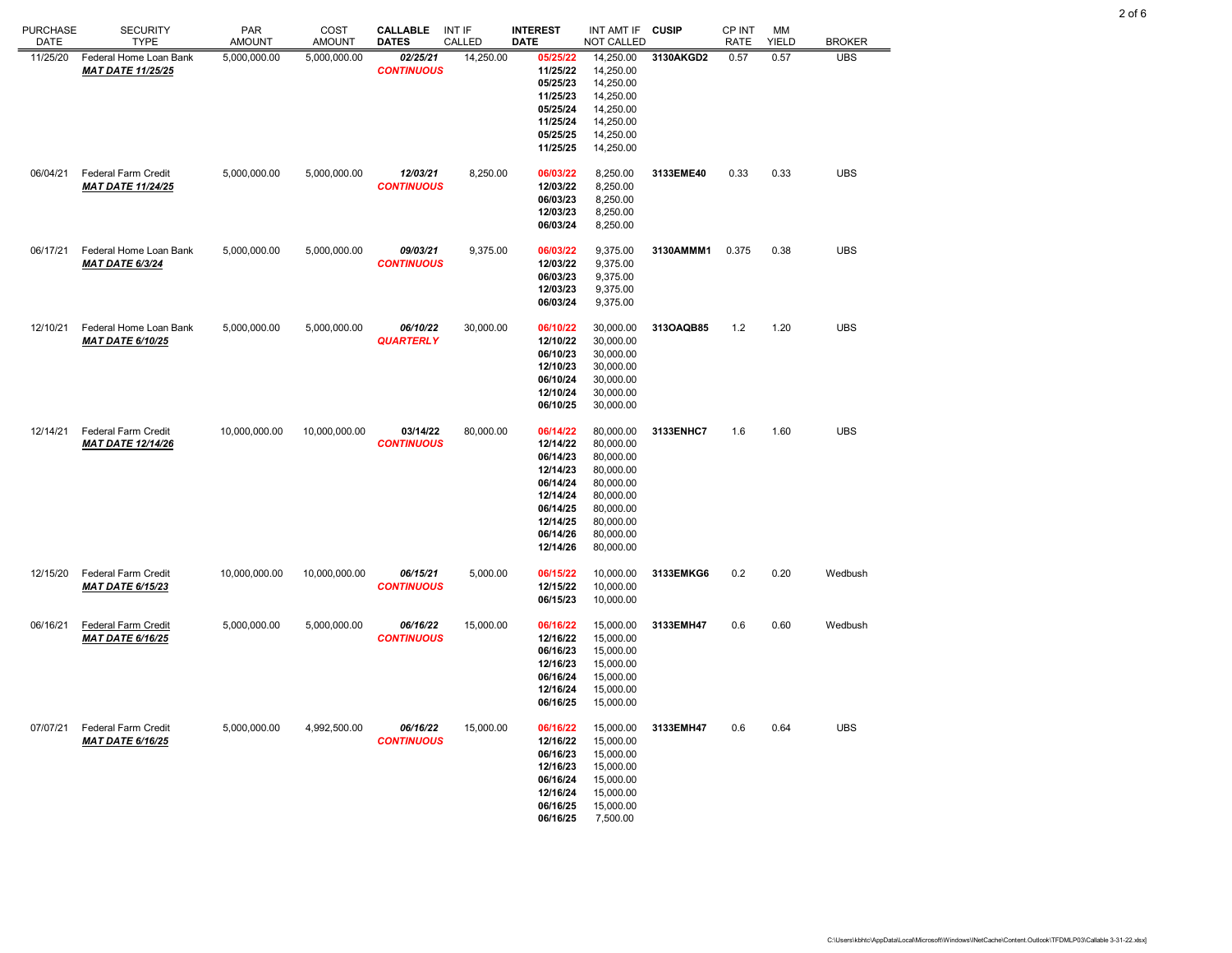| <b>PURCHASE</b><br>DATE | <b>SECURITY</b><br><b>TYPE</b>                          | <b>PAR</b><br><b>AMOUNT</b> | COST<br><b>AMOUNT</b> | <b>CALLABLE</b><br><b>DATES</b> | INT IF<br>CALLED | <b>INTEREST</b><br><b>DATE</b>                                                                                       | INT AMT IF<br>NOT CALLED                                                                                                       | <b>CUSIP</b> | <b>CP INT</b><br><b>RATE</b> | МM<br><b>YIELD</b> | <b>BROKER</b> |
|-------------------------|---------------------------------------------------------|-----------------------------|-----------------------|---------------------------------|------------------|----------------------------------------------------------------------------------------------------------------------|--------------------------------------------------------------------------------------------------------------------------------|--------------|------------------------------|--------------------|---------------|
| 09/29/20                | Federal Farm Credit<br><b>MAT DATE 6/17/24</b>          | 5,000,000.00                | 5,000,000.00          | 12/17/20<br><b>CONTINUOUS</b>   | 9,750.00         | 06/17/22<br>12/17/22<br>06/17/23<br>12/17/23<br>06/17/24                                                             | 9,750.00<br>9,750.00<br>9,750.00<br>9,750.00<br>9,750.00                                                                       | 3133EMAB8    | 0.39                         | 0.39               | <b>UBS</b>    |
| 12/22/21                | Federal Home Loan Bank<br><b>MAT DATE 1/22/24</b>       | 5,000,000.00                | 5,000,000.00          | 03/22/22<br><b>QUARTERLY</b>    | 17,750.00        | 06/22/22<br>12/22/22<br>06/22/23<br>12/22/23<br>01/22/24                                                             | 17,750.00<br>17,750.00<br>17,750.00<br>17,750.00<br>2,958.33                                                                   | 3130AQCV3    | 0.71                         | 0.71               | <b>UBS</b>    |
| 06/30/21                | Federal Home Loan Bank<br><b>MAT DATE 6/30/26</b>       | 5,000,000.00                | 5,000,000.00          | 09/30/21<br><b>QUARTERLY</b>    | 26,250.00        | 06/30/22<br>12/30/22<br>06/30/23<br>12/30/23<br>06/30/24<br>12/30/24<br>06/30/25<br>12/30/25<br>06/30/26             | 26,250.00<br>26,250.00<br>26,250.00<br>26,250.00<br>26,250.00<br>26,250.00<br>26,250.00<br>26,250.00<br>26,250.00              | 313OAMSS2    | 1.05                         | 1.05               | <b>UBS</b>    |
| 06/30/21                | <b>Federal Farm Credit</b><br><b>MAT DATE 6/30/25</b>   | 5,000,000.00                | 5,000,000.00          | 09/30/21<br><b>CONTINUOUS</b>   | 18,500.00        | 06/30/22<br>12/30/22<br>06/30/23<br>12/30/23<br>06/30/24<br>12/30/24<br>06/30/25                                     | 18,500.00<br>18,500.00<br>18,500.00<br>18,500.00<br>18,500.00<br>18,500.00<br>18,500.00                                        | 3133EMN99    | 0.74                         | 0.74               | Union Banc    |
| 01/05/22                | Federal Home Loan<br><b>MAT DATE 7/5/24</b>             | 5,000,000.00                | 5,000,000.00          | 04/05/22<br><b>QUARTERLY</b>    | 23,750.00        | 07/05/22<br>01/05/23<br>07/05/23<br>01/05/24<br>07/05/24                                                             | 23,750.00<br>23,750.00<br>23,750.00<br>23,750.00<br>23,750.00                                                                  | 3130AQFH1    | 0.95                         | 0.95               | Union Banc    |
| 01/11/21                | <b>Federal Farm Credit</b><br><b>MAT DATE 1/11/24</b>   | 5,000,000.00                | 4,993,000.00          | 01/11/22<br><b>CONTINUOUS</b>   | 4,750.00         | 07/11/22<br>01/11/23<br>07/11/23<br>01/11/24<br>01/11/24                                                             | 4,750.00<br>4,750.00<br>4,750.00<br>4,750.00<br>7,000.00                                                                       | 3133EMMN9    | 0.19                         | 0.24               | <b>UBS</b>    |
| 01/15/21                | <b>Federal Farm Credit</b><br>Mat Date 1/11/24          | 5,000,000.00                | 4,997,000.00          | 01/11/22<br><b>CONTINUOUS</b>   | 4,750.00         | 07/11/22<br>01/11/23<br>07/11/23<br>01/11/24                                                                         | 4,750.00<br>4,750.00<br>4,750.00<br>4,750.00                                                                                   | 3133EMMN9    | 0.19                         | 0.21               | <b>UBS</b>    |
| 01/11/22                | Federal Farm Credit<br><b>Mat Date 1/11/27</b>          | 5,000,000.00                | 5,000,000.00          | 01/11/24<br><b>CONTINUOUS</b>   | 36,750.00        | 07/11/22<br>01/11/23<br>07/11/23<br>01/11/24<br>07/11/24<br>01/11/25<br>07/11/25<br>01/11/26<br>07/11/26<br>01/11/27 | 36,750.00<br>36,750.00<br>36,750.00<br>36,750.00<br>36,750.00<br>36,750.00<br>36,750.00<br>36,750.00<br>36,750.00<br>36,750.00 | 3133ENKG4    | 1.47                         | 1.47               | Wells Fargo   |
| 07/31/20                | <b>Federal National Mtge</b><br><b>MAT DATE 7/29/25</b> | 5,000,000.00                | 5,000,000.00          | 07/29/22<br><b>QUARTERLY</b>    | 15,000.00        | 07/29/22<br>01/29/23<br>07/29/23<br>01/29/24<br>07/29/24<br>01/29/25<br>07/29/25                                     | 15,000.00<br>15,000.00<br>15,000.00<br>15,000.00<br>15,000.00<br>15,000.00<br>15,000.00                                        | 3136G4D75    | 0.60                         | 0.60               | <b>UBS</b>    |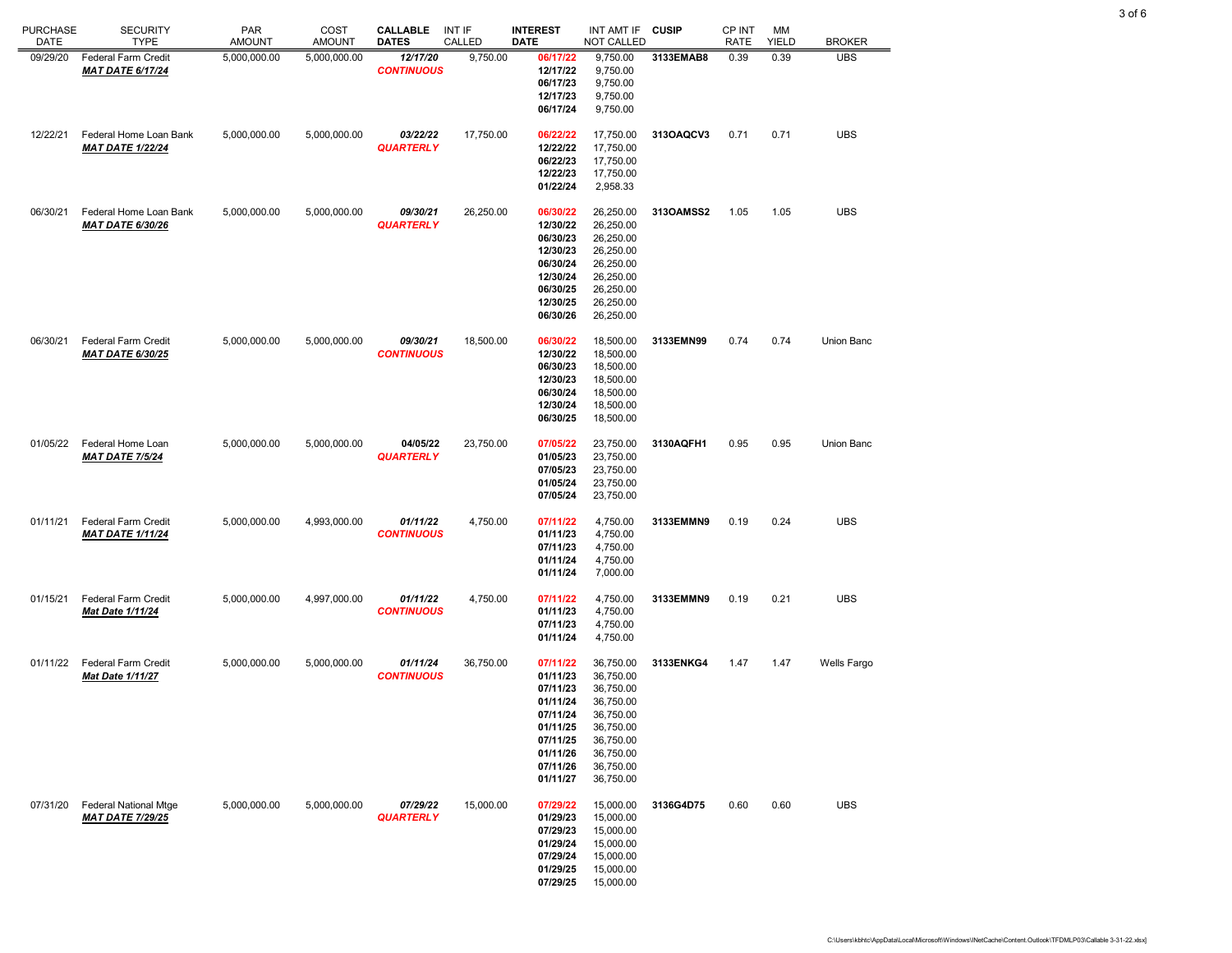| <b>PURCHASE</b><br>DATE | <b>SECURITY</b><br><b>TYPE</b>                           | <b>PAR</b><br><b>AMOUNT</b> | COST<br><b>AMOUNT</b> | <b>CALLABLE</b><br><b>DATES</b> | INT IF<br>CALLED | <b>INTEREST</b><br><b>DATE</b>                                                   | INT AMT IF<br>NOT CALLED                                                                | <b>CUSIP</b> | CP INT<br><b>RATE</b> | МM<br><b>YIELD</b> | <b>BROKER</b> |
|-------------------------|----------------------------------------------------------|-----------------------------|-----------------------|---------------------------------|------------------|----------------------------------------------------------------------------------|-----------------------------------------------------------------------------------------|--------------|-----------------------|--------------------|---------------|
| 08/04/20                | <b>Federal Farm Credit</b><br><b>MAT DATE 8/4/25</b>     | 5,000,000.00                | 5,000,000.00          | 02/04/21<br><b>CONTINOUS</b>    | 16,750.00        | 08/04/22<br>02/04/23<br>08/04/23<br>02/04/24<br>08/04/24<br>02/04/25<br>08/04/25 | 16,750.00<br>16,750.00<br>16,750.00<br>16,750.00<br>16,750.00<br>16,750.00<br>16,750.00 | 3133EL2S2    | 0.67                  | 0.67               | <b>UBS</b>    |
| 08/10/20                | <b>Federal Farm Credit</b><br><b>MAT DATE 8/10/23</b>    | 5,000,000.00                | 5,000,000.00          | 08/10/21<br><b>CONTINUOUS</b>   | 8,000.00         | 08/10/22<br>02/10/23<br>08/10/23                                                 | 8,000.00<br>8,000.00<br>8,000.00                                                        | 3133EL3E2    | 0.32                  | 0.32               | <b>UBS</b>    |
| 08/12/20                | <b>Federal National Mtge</b><br><b>MAT DATE 8/12/24</b>  | 5,000,000.00                | 5,000,000.00          | 08/12/22<br><b>QUARTERLY</b>    | 10,250.00        | 08/12/22<br>02/12/23<br>08/12/23<br>02/12/24<br>08/12/24                         | 10,250.00<br>10,250.00<br>10,250.00<br>10,250.00<br>10,250.00                           | 3136G4J38    | 0.41                  | 0.41               | Wedbush       |
| 08/13/20                | <b>Federal Nataional Mtge</b><br><b>MAT DATE 8/12/24</b> | 5,000,000.00                | 5,000,000.00          | 08/12/22<br><b>QUARTERLY</b>    | 10,250.00        | 08/12/22<br>02/12/23<br>08/12/23<br>02/12/24<br>08/12/24                         | 10,250.00<br>10,250.00<br>10,250.00<br>10,250.00<br>10,250.00                           | 3136G4J38    | 0.41                  | 0.41               | Wedbush       |
| 08/18/20                | <b>Federal National Mtge</b><br><b>MAT DATE 8/18/25</b>  | 5,000,000.00                | 5,000,000.00          | 08/18/22<br><b>QUARTERLY</b>    | 15,000.00        | 08/18/22<br>02/18/23<br>08/18/23<br>02/18/24<br>08/18/24<br>02/18/25<br>08/18/25 | 15,000.00<br>15,000.00<br>15,000.00<br>15,000.00<br>15,000.00<br>15,000.00<br>15,000.00 | 3136G4G72    | 0.60                  | 0.60               | Wedbush       |
| 08/19/20                | <b>Federal National Mtge</b><br><b>MAT DATE 8/19/25</b>  | 5,000,000.00                | 5,000,000.00          | 08/19/22<br><b>ANNUALLY</b>     | 13,750.00        | 08/19/22<br>02/19/23<br>08/19/23<br>02/19/24<br>08/19/24<br>02/19/25<br>08/19/25 | 13,750.00<br>13,750.00<br>13,750.00<br>13,750.00<br>13,750.00<br>13,750.00<br>13,750.00 | 3136G4H63    | 0.55                  | 0.55               | <b>UBS</b>    |
| 08/21/20                | <b>Federal Farm Credit</b><br><b>MAT DATE 8/19/24</b>    | 5,000,000.00                | 5,000,000.00          | 08/19/21<br><b>CONTINUOUSLY</b> | 11,750.00        | 08/19/22<br>02/19/23<br>08/19/23<br>02/19/24<br>08/19/24                         | 11,750.00<br>11,750.00<br>11,750.00<br>11,750.00<br>11,750.00                           | 3133EL4J0    | 0.47                  | 0.46               | <b>UBS</b>    |
| 08/27/20                | <b>Federal National Mtge</b><br><b>MAT DATE 8/19/24</b>  | 5,000,000.00                | 5,000,000.00          | 08/19/22<br><b>QUARTERLY</b>    | 11,250.00        | 08/19/22<br>02/19/23<br>08/19/23<br>02/19/24<br>08/19/24                         | 11,250.00<br>11,250.00<br>11,250.00<br>11,250.00<br>11,250.00                           | 3136G4P31    | 0.45                  | 0.45               | Wedbush       |
| 02/23/22                | Federal Home Loan Bank<br><b>MAT DATE 8/23/24</b>        | 5,000,000.00                | 5,000,000.00          | 05/23/22<br><b>QUARTERLY</b>    | 37,500.00        | 08/23/22<br>02/23/23<br>08/23/23<br>02/23/24<br>08/23/24                         | 37,500.00<br>37,500.00<br>37,500.00<br>37,500.00<br>37,500.00                           | 3130AQSZ7    | 1.5                   | 1.50               | <b>UBS</b>    |
| 08/25/20                | <b>Federal National Mtge</b><br><b>MAT DATE 2/25/25</b>  | 5,000,000.00                | 5,000,000.00          | 08/25/22<br><b>QUARTERLY</b>    | 13,000.00        | 08/25/22<br>02/25/23<br>08/25/23<br>02/25/24<br>08/25/24<br>02/25/25             | 13,000.00<br>13,000.00<br>13,000.00<br>13,000.00<br>13,000.00<br>13,000.00              | 3136G4T52    | 0.52                  | 0.52               | Wells Fargo   |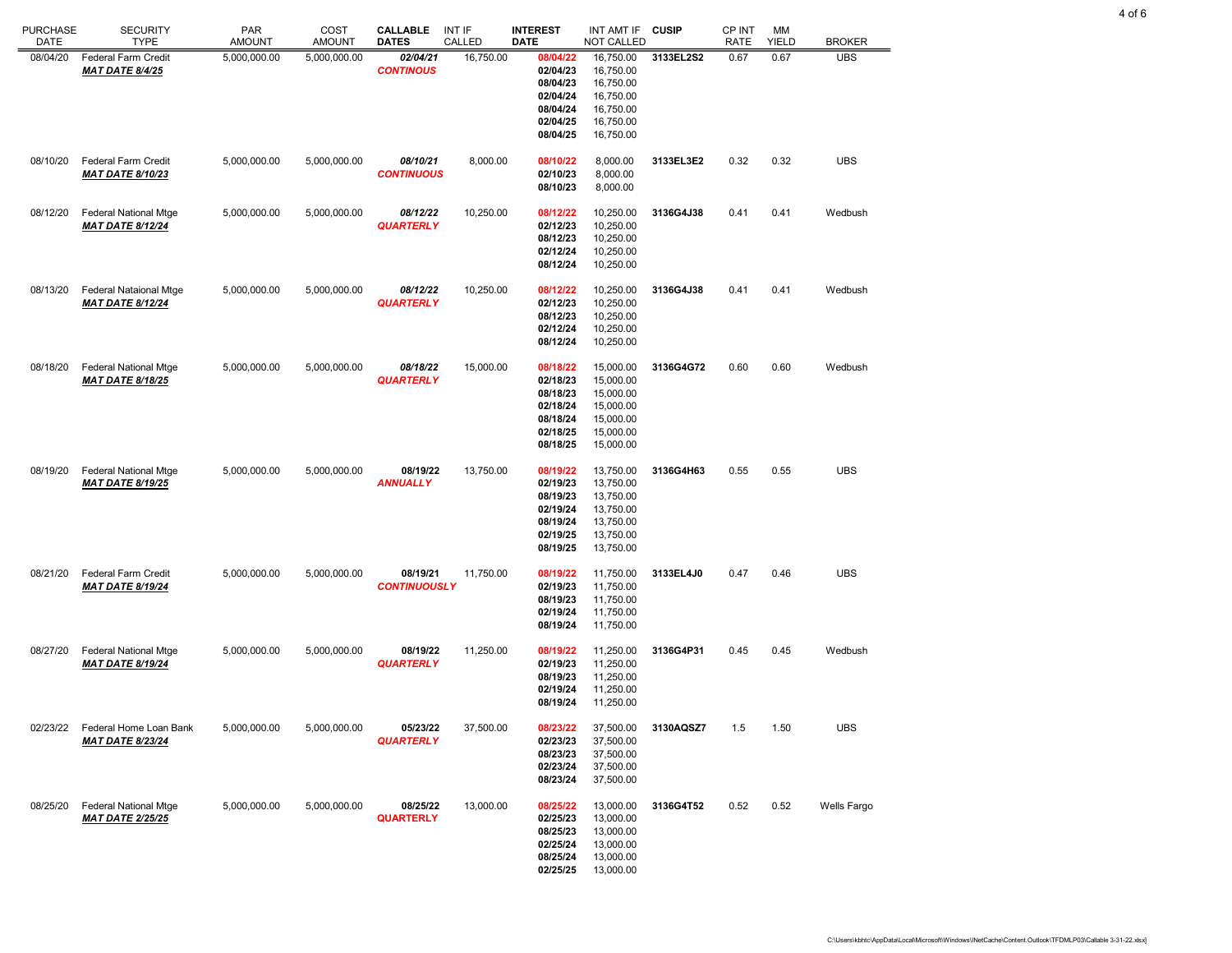| <b>PURCHASE</b><br>DATE | <b>SECURITY</b><br><b>TYPE</b>                    | <b>PAR</b><br><b>AMOUNT</b> | COST<br><b>AMOUNT</b> | <b>CALLABLE</b><br><b>DATES</b>  | INT IF<br>CALLED | <b>INTEREST</b><br>DATE                                                                                  | INT AMT IF<br><b>NOT CALLED</b>                                                                                   | <b>CUSIP</b> | CP INT<br><b>RATE</b> | MМ<br><b>YIELD</b> | <b>BROKER</b> |
|-------------------------|---------------------------------------------------|-----------------------------|-----------------------|----------------------------------|------------------|----------------------------------------------------------------------------------------------------------|-------------------------------------------------------------------------------------------------------------------|--------------|-----------------------|--------------------|---------------|
| 08/26/21                | Federal Home Loan Bank<br><b>MAT DATE 2/26/25</b> | 5,000,000.00                | 5,000,000.00          | 08/26/22<br><b>ONE TIME ONLY</b> | 13,000.00        | 08/26/22<br>02/26/23<br>08/26/23<br>02/26/24<br>08/26/24<br>02/26/25                                     | 13,000.00<br>13,000.00<br>13,000.00<br>13,000.00<br>13,000.00<br>13,000.00                                        | 313OANHY9    | 0.52                  | 0.52               | <b>UBS</b>    |
| 08/30/21                | Federal Home Loan Bank<br><b>MAT DATE 8/26/26</b> | 10,000,000.00               | 10,000,000.00         | 11/26/21<br>Quarterly            | 50,000.00        | 08/26/22<br>02/26/23<br>08/26/23<br>02/26/24<br>08/26/24<br>02/26/25<br>08/26/25<br>02/26/26<br>08/26/26 | 50,000.00<br>50,000.00<br>50,000.00<br>50,000.00<br>50,000.00<br>50,000.00<br>50,000.00<br>50,000.00<br>50,000.00 | 313OANVS6    | 1.00                  | 1.00               | <b>UBS</b>    |
| 08/30/21                | Federal Home Loan Bank<br><b>MAT DATE 8/27/25</b> | 10,000,000.00               | 10,000,000.00         | 05/27/22<br><b>QUARTERLY</b>     | 36,500.00        | 08/27/22<br>02/27/23<br>08/27/23<br>02/27/24<br>08/27/24<br>02/27/25<br>08/27/25                         | 36,500.00<br>36,500.00<br>36,500.00<br>36,500.00<br>36,500.00<br>36,500.00<br>36,500.00                           | 313OANW48    | 0.73                  | 0.73               | <b>UBS</b>    |
| 09/10/20                | Federal Home Loan Mtge<br><b>MAT DATE 9/10/24</b> | 5,000,000.00                | 5,000,000.00          | 03/10/22<br><b>QUARTERLY</b>     | 10,000.00        | 09/10/22<br>03/10/23<br>09/10/23<br>03/10/24<br>09/10/24                                                 | 10,000.00<br>10,000.00<br>10,000.00<br>10,000.00<br>10,000.00                                                     | 3134GWL79    | 0.4                   | 0.40               | Wedbush       |
| 09/15/20                | Federal Farm Credit<br><b>MAT DATE 9/14/23</b>    | 5,000,000.00                | 5,000,000.00          | 09/14/21<br><b>CONTINUOUSLY</b>  | 7,000.00         | 09/14/22<br>03/14/23<br>09/14/23                                                                         | 7,000.00<br>7,000.00<br>7,000.00                                                                                  | 3133EL6U3    | 0.28                  | 0.28               | <b>UBS</b>    |
| 09/30/20                | Federal Home Loan Mtge<br><b>MAT DATE 6/28/24</b> | 5,000,000.00                | 5,000,000.00          | 09/28/21<br><b>QUARTERLY</b>     | 9,375.00         | 09/28/22<br>03/28/23<br>09/28/23<br>03/28/24<br>06/28/24                                                 | 9,375.00<br>9,375.00<br>9,375.00<br>9,375.00<br>9,375.00                                                          | 3134GWTU0    | 0.38                  | 0.38               | Wells Fargo   |
| 10/20/20                | Federal Home Loan Mtge<br><b>MAT DATE 3/28/25</b> | 5,000,000.00                | 5,000,000.00          | 03/28/22<br><b>QUARTERLY</b>     | 11,250.00        | 09/28/22<br>03/28/23<br>09/28/23<br>03/28/24<br>09/28/24<br>03/28/25                                     | 11,250.00<br>11,250.00<br>11,250.00<br>11,250.00<br>11,250.00<br>11,250.00                                        | 3134GWX35    | 0.45                  | 0.45               | Wedbush       |
| 09/30/20                | Federal Home Loan Mtge<br><b>MAT DATE 3/29/24</b> | 5,000,000.00                | 5,000,000.00          | 09/29/21<br><b>QUARTERLY</b>     | 8,750.00         | 09/29/22<br>03/29/23<br>09/29/23<br>03/29/24                                                             | 8,750.00<br>8,750.00<br>8,750.00<br>8,750.00                                                                      | 3134GWXC5    | 0.35                  | 0.35               | Wedbush       |
| 10/01/21                | Federal Home Loan Bank<br><b>MAT DATE 8/29/25</b> | 10,000,000.00               | 9,988,000.00          | 12/29/21<br><b>QUARTERLY</b>     | 35,000.00        | 09/29/22<br>03/29/23<br>09/29/23<br>03/29/24<br>09/29/24<br>03/29/25<br>08/29/25                         | 35,000.00<br>35,000.00<br>35,000.00<br>35,000.00<br>35,000.00<br>35,000.00<br>29,166.67                           | 3130AP3F0    | 0.70                  | 0.73               | <b>UBS</b>    |

5 of 6